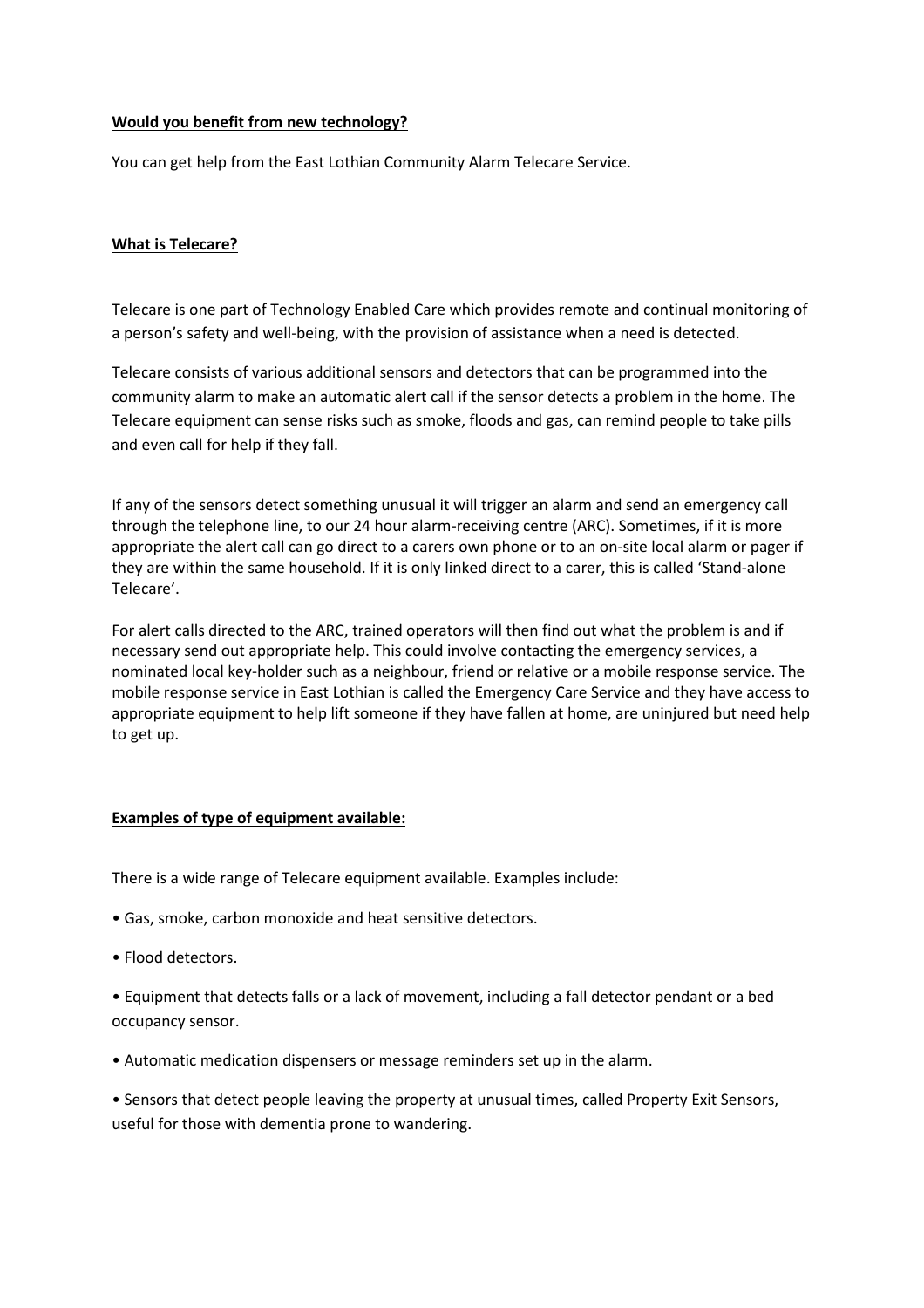• Personal emergency alarms, can be used for example if someone has been a victim of a boguscaller.

# **Community Alarm**

One of the simplest pieces of technology used in the home is the community alarm and pendant.

## **Basic community alarm and pendant**



**Alarm Base Unit** - which is connected to a phone line. The base units contain a speaker and microphone to enable person to have a conversation with the alarm receiving centre. If person does not have a landline it may still be possible to install an alarm. Alternative arrangements can be discussed when an application is made.



**Pendant**-This personal trigger alarm is worn around the neck or around the wrist, and is usually issued with a Community Alarm. An alarm can be raised even when not near the care alarm - up to range of 20 metres. The pendant is waterproof so can be worn in the bath or shower.

# **Environmental monitoring**



**Carbon Monoxide Detector** - makes an audible alert when dangerous CO emissions have been detected. It also raises an alert at the receiving centre.



**Flood Detector** - Provides an early warning of flood situations, such as taps being left on. It also raises an alert at the receiving centre.



**Natural Gas Detector** -Provides an early warning of dangerous levels of gas. It also raises an alert at the receiving centre.



**Smoke Detector (wireless)** -makes an audible sound when detecting smoke. It also raises an alert at the Community Alarm Receiving Centre. It can be linked to a flashing beacon or vibrating alarm for people with a hearing impairment.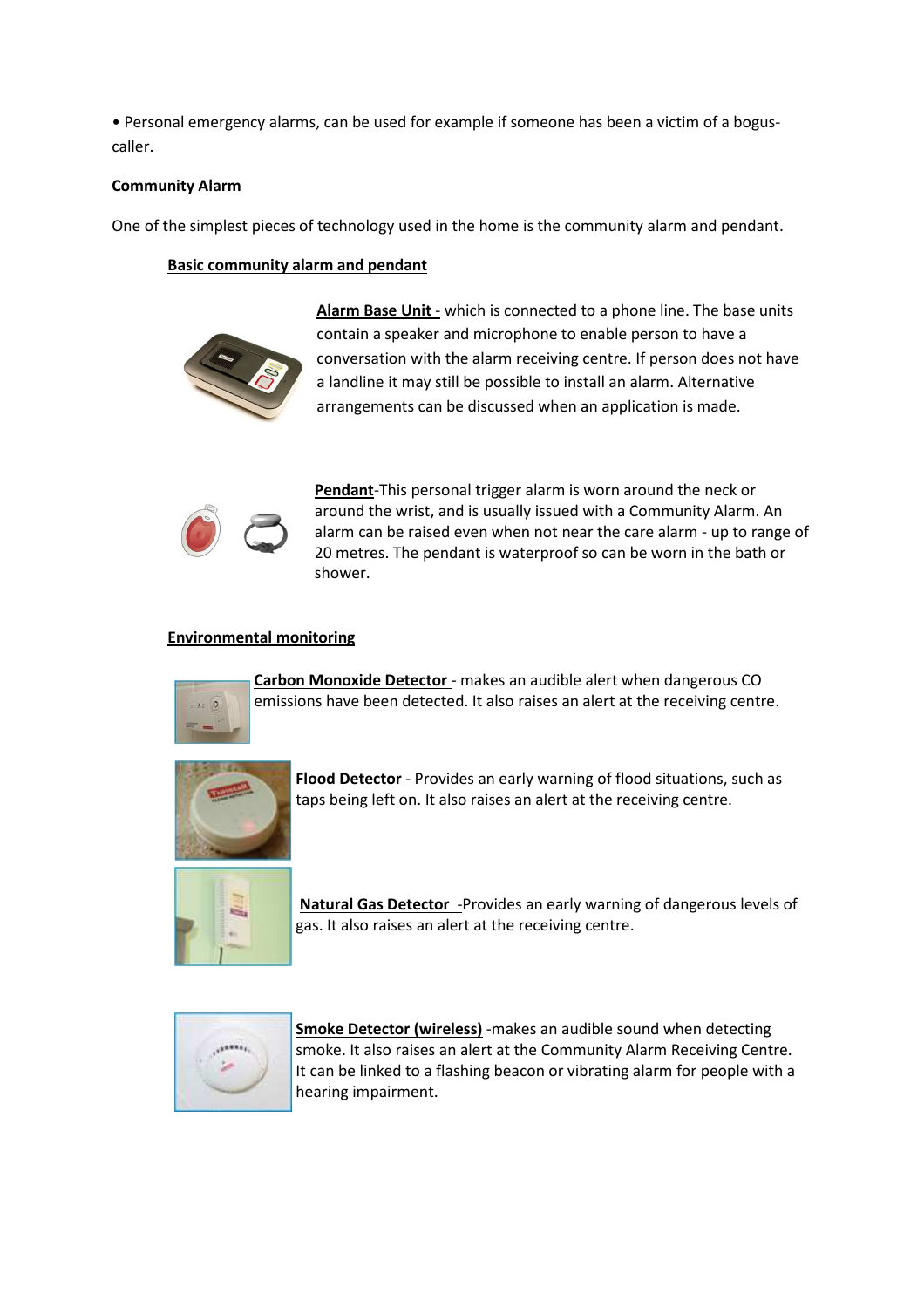

**Temperature Extreme Sensor** - Monitors for low and high temperature extremes. Helps minimise the risks associated with changes in temperature including the build up of heat in a kitchen and the risk of sustained periods of cold weather. It also raises an alert at the receiving centre.

# **Personal health and well-being**



**Bed/Chair Occupancy Sensor** - provides an early warning by alerting that the user has left their bed or chair and not returned within a preset time period, indicating a potential fall. It can also be programmed to switch on lights, helping people find their way to and from bed easily when linked to a lamp controller.



**Enuresis Sensor** - Placed between the mattress and sheet, this sensor provides immediate warning on detection of moisture, allowing effective action to be taken. The sensor may eliminate the need for carers to make physical checks, promoting dignity and independence.



**Epilepsy Sensor** - detects tonic clonic epileptic seizures. The sensor may eliminate the need for carers to make physical checks, promoting independence and dignity.



**Falls Detector Pendant** – This pendant is used for high risk fallers, who will not or cannot press the standard community alarm pendant. The pendant will automatically generate a call for assistance if a fall is detected. Fall detection technologies cannot analyse all situations, it is possible that some falls such as a soft fall, controlled fall against a wall or on a chair may not be detected.



**PIR (Movement Detector)** - A wireless movement detector that can be used for both activity and inactivity monitoring, for example, to check if a person has got out of bed or visited the kitchen.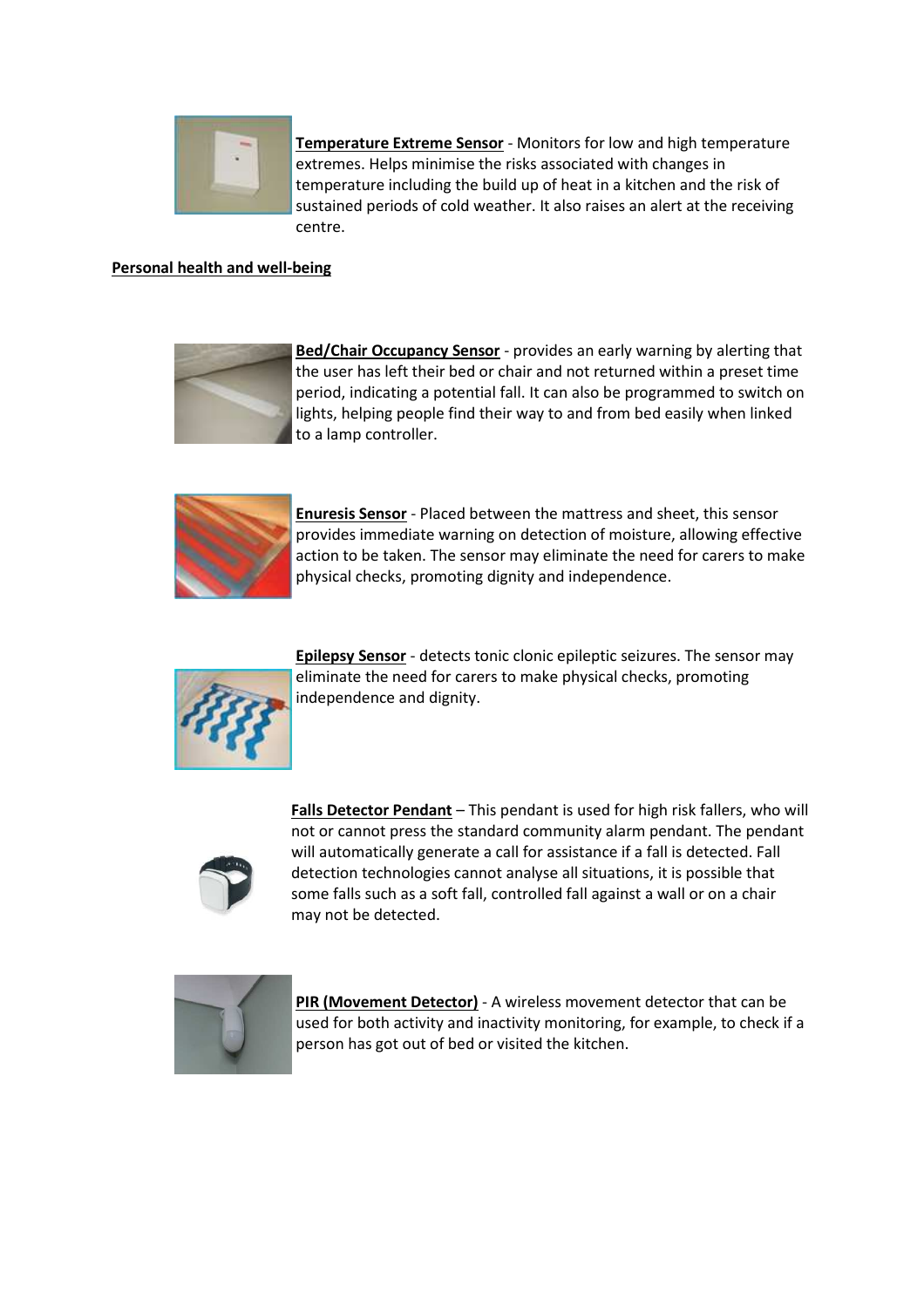

**Property Exit Sensor** - This sensor specifically monitors for people leaving a building at unusual times of day or night. It is useful if someone is at risk of wandering due to Dementia. It will raise an alert at the receiving centre.



**X-10 Lamp Controller** - Can be used in conjunction with the Bed/Chair Occupancy and Property Exit Sensors in order to switch on lights when a sensor is activated.

# **Safety and security**



**Bogus Caller Button** – Usually fixed near the door, this button will provide reassurance in the event of an unexpected caller. It sends a silent alert to the Community Alarm Receiving Centre, who will call the police.

### **Local Alarm / Pager – Care Assist**



Suitable for use with on-site carers. Portable telecare alarm; receives alerts from telecare sensors and detectors and displays the type of sensor activated. Also suitable for use in small care units/ multiple occupancy. Can be programmed to let staff know either the location of the sensor and/or the name of the person the sensor is assigned to. Avoids need for a telephone line or monitoring centre service. Radio range of 200 metres. (line of sight).

**Sensory impairments**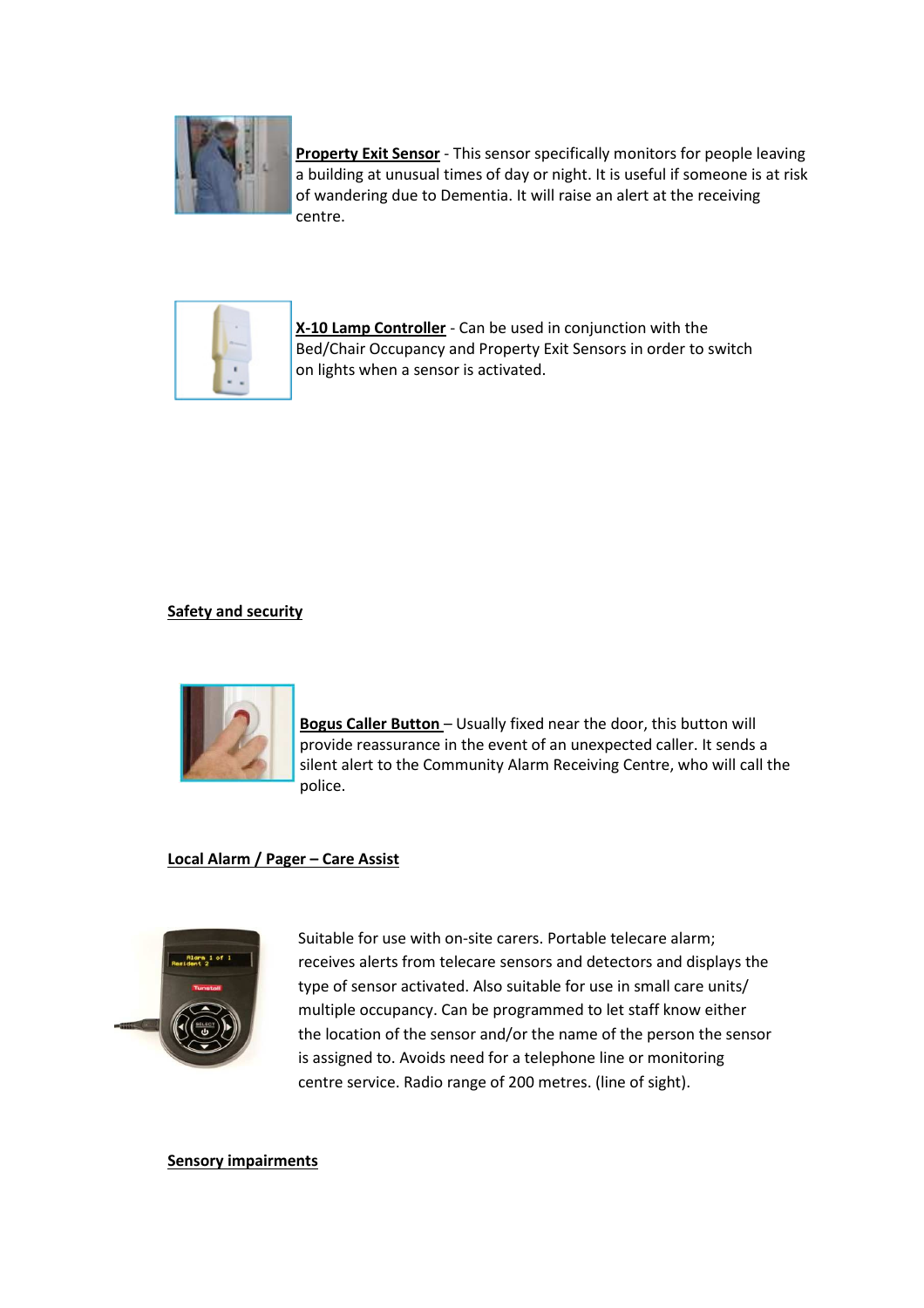**DDA Solution** - The DDA Solution combines a vibrating pager, under pillow pad and optional flashing beacon, which can alert either a carer or user (if hard of hearing or visual impairment) that a Telecare Sensor has been activated. They are for people who need a telecare service linked to the alarm receiving centre.

**Note:** If you do not require a Community Alarm but have equipment needs due to a hearing or visual impairment you should contact Deaf Action or RNIB.



**DDA Vibrating pager** - When a telecare sensor is activated, the alarm control unit sends a signal to the DDA transmitter, which alerts the wearer by vibrating an LED.



**DDA Pager charger including pillow alert** - The DDA pager charger is required to charge the pager. The cradle also links to a vibrating under pillow alert and when the pager is in the cradle, it automatically vibrates when an alarm is raised.



**DDA Flashing beacon** - The beacon works with the pager and flashes to indicate when a telecare alarm has been raised.

# **Other Assistive Technology Services provided by the Telecare Team:**

### **Using Technology to assist with Medication Management:**



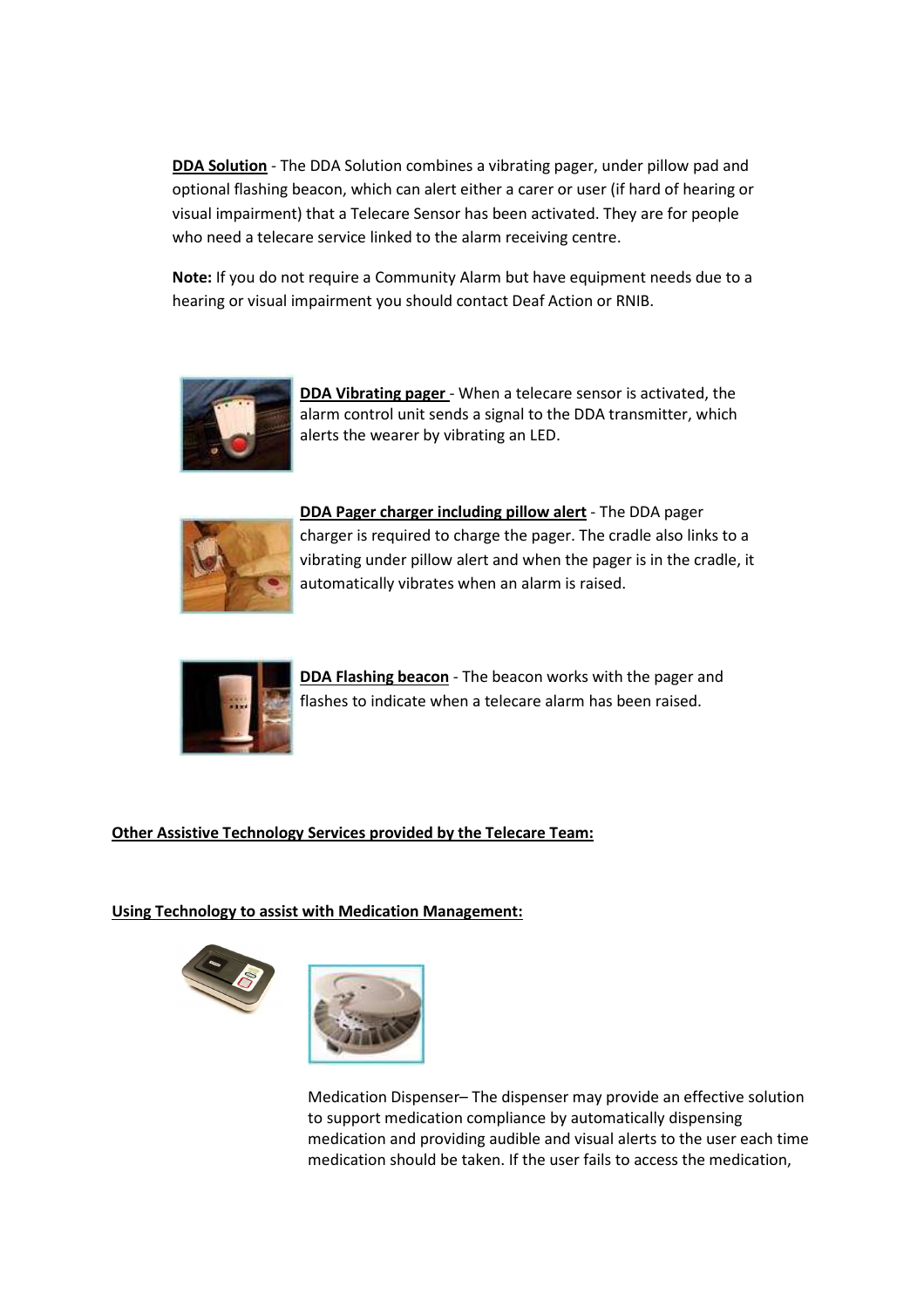an alert can be raised to the ARC or designated carer, if required. The dispenser requires to be filled by an informal carer or relative.

**Message Reminder** - Alternatively a voice message reminder can a be set up in the community alarm up to 6 times a day to remind people to take their medication, if the message is not acknowledged an alert call can be made to the ARC if required.

**Lifestyle Monitoring assessment:** e.g. - www.canarycare.co.uk or www.justchecking.co.uk

This is a separate stand-alone activity monitoring kit, which provides information on web accessed charts about an individual's routine at home. Used for assessment purposes **ONLY**, usually installed for up to 4 weeks. Referrer/ Assessor will be emailed a password to access the charts and should check these at least once a week. **Consent Form requires to be signed by individual or their power of attorney**  (available from Telecare Team) and assessor/ referrer should inform Care Providers that the system will be installed.

### **Who is the Telecare service for?**

This service is available to people of all ages who are vulnerable, have a disability or health issues. It also supports carers by offering reassurance that the person they care for is safe.

### **How do I apply for a community alarm?**

Contact us on communityaccess@eastlothian.gov.uk or call us on 01875 824309.

### **How do I apply for Telecare?**

Telecare equipment is only available following an assessment by a Health or Social Care worker for example a community care or social worker, occupational therapist or district nurse. You will be advised of any charges if applicable.